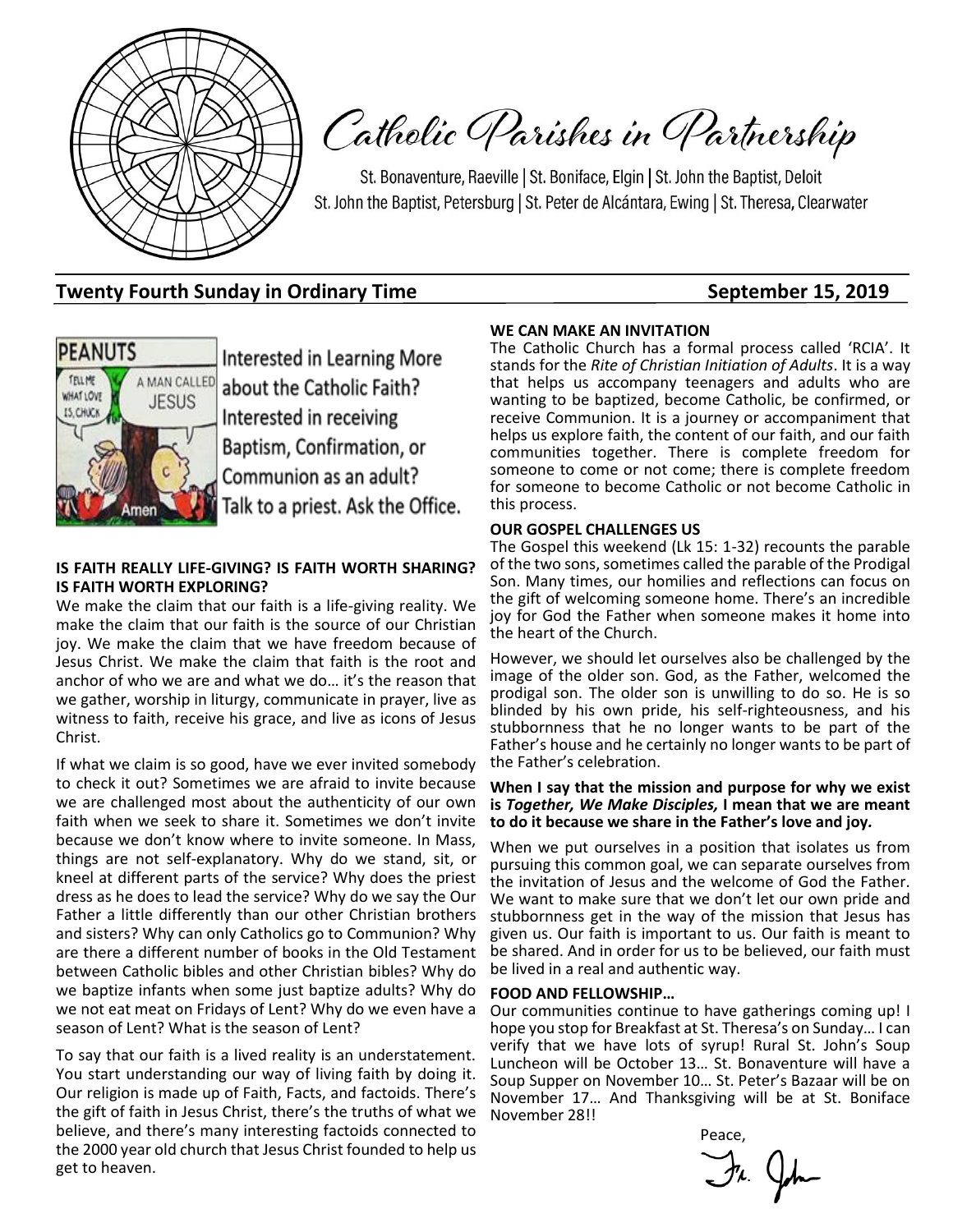

# **Weekend Mass Schedule**

**Saturday: 5:30 pm** St. Peter de Alcantra, Ewing **Saturday: 7:00 pm** St. John the Baptist, Petersburg

**Sunday: 8:00 am** St. Bonaventure, Raeville **Sunday: 10:00 am** St. Boniface, Elgin **Sunday: 10:00 am** St. Theresa of Avila, Clearwater St. John the Baptist, Deloit

#### **RELIGIOUS**

| Fr. John Norman, Pastor PO Box 37- Ewing, NE                                             | 402-626-7605                                     |  |  |  |  |  |  |
|------------------------------------------------------------------------------------------|--------------------------------------------------|--|--|--|--|--|--|
|                                                                                          | Email: jmnorman@archomaha.org                    |  |  |  |  |  |  |
| Fr. Kevin Vogel, Assoc. Pastor PO Box B- Elgin                                           | 402-843-2345                                     |  |  |  |  |  |  |
| Email: kwvogel@archomaha.org                                                             |                                                  |  |  |  |  |  |  |
| Deacon Dennis Wiehn                                                                      | 402-843-0182                                     |  |  |  |  |  |  |
| Deacon John Starman                                                                      | 402-386-5570                                     |  |  |  |  |  |  |
| Deacon William Camp (retired)                                                            | 402-843-5464                                     |  |  |  |  |  |  |
| Sister Patricia Hoffman PO Box 219                                                       | 402-843-5461                                     |  |  |  |  |  |  |
| <b>Emergencies Needing a Priest: call office numbers and</b>                             |                                                  |  |  |  |  |  |  |
| system will re-direct your call.                                                         |                                                  |  |  |  |  |  |  |
| <b>Elgin Office</b> (office entrance is east side of rectory)                            |                                                  |  |  |  |  |  |  |
| Mailing Address: PO Box B, Elgin NE 68636                                                |                                                  |  |  |  |  |  |  |
| Parish Office Phone                                                                      | 402-843-2345                                     |  |  |  |  |  |  |
| Fax                                                                                      | 402-843-2253                                     |  |  |  |  |  |  |
| St. Boniface Gym Phone                                                                   | 402-843-2249                                     |  |  |  |  |  |  |
| Website:<br>www.stbonparishes.com                                                        |                                                  |  |  |  |  |  |  |
| Hours:                                                                                   |                                                  |  |  |  |  |  |  |
| Monday                                                                                   | 1pm-4pm                                          |  |  |  |  |  |  |
| Tuesday-Thursday (Closed 12-1 pm)                                                        | 9am-4pm                                          |  |  |  |  |  |  |
| Friday                                                                                   | 9am-12pm                                         |  |  |  |  |  |  |
| Michele Reicks                                                                           | mreicks@stbonparishes.com                        |  |  |  |  |  |  |
| Linda Moser                                                                              | Imoser@stbonparishes.com                         |  |  |  |  |  |  |
| Petersburg Office (office entrance is north entr. Werner Hall)                           |                                                  |  |  |  |  |  |  |
|                                                                                          | Mailing Address: PO Box 608, Petersburg NE 68652 |  |  |  |  |  |  |
| Parish Office Phone                                                                      | 402-386-5580                                     |  |  |  |  |  |  |
| Hours: Wednesday                                                                         | 10:00 am-3:00pm                                  |  |  |  |  |  |  |
| Jaci Hoefer<br>jhoefer@archomaha.org                                                     |                                                  |  |  |  |  |  |  |
| Ewing Office (office entrance is front door of Rectory)                                  |                                                  |  |  |  |  |  |  |
| Mailing Address: PO Box 37, Ewing, NE 68735                                              |                                                  |  |  |  |  |  |  |
| Helen Larson) 402-626-7605                                                               | $9:00am - Noon$                                  |  |  |  |  |  |  |
| Hours: Monday and Thursday<br><b>Catholic Schools</b>                                    |                                                  |  |  |  |  |  |  |
|                                                                                          |                                                  |  |  |  |  |  |  |
| St. Boniface School (K-6) / Pope John Central (7-12)<br><b>Betty Getzfred, Principal</b> | 402-843-5325                                     |  |  |  |  |  |  |
| Website: www.pjcrusaders.org                                                             |                                                  |  |  |  |  |  |  |
| St. Michael School- Albion (Preschool-8)                                                 |                                                  |  |  |  |  |  |  |
| Lisa Schumacher, Principal Website: www.stmichael esu7.org                               |                                                  |  |  |  |  |  |  |
| <b>Elgin Religious Education</b>                                                         |                                                  |  |  |  |  |  |  |
| <b>Family Formation (Gr. K-6)</b>                                                        |                                                  |  |  |  |  |  |  |
| Cheryl Veik, Coordinator                                                                 | 402-843-8023                                     |  |  |  |  |  |  |
| Elgin Sunday Youth Group (Gr. 7-12)                                                      |                                                  |  |  |  |  |  |  |
| Louise Schindler, Sunday Youth Group<br>402-843-5375                                     |                                                  |  |  |  |  |  |  |
| <b>Petersburg Religious Education (in Albion)</b>                                        |                                                  |  |  |  |  |  |  |
| Lisa Wagner, Director (to register)<br>308-750-0423                                      |                                                  |  |  |  |  |  |  |
| (Gr. K-8)<br>Wednesday during School Year                                                | 6:00-7:00 pm                                     |  |  |  |  |  |  |
|                                                                                          |                                                  |  |  |  |  |  |  |

#### **(Gr. 9-12)** Wednesday during School Year **7:15-8:15 pm Ewing, Clearwater, Rural St. John's Religious Ed Classes**

**Elementary: St. Theresa's** (Wed. 4-5:15 pm at St. Theresa's Hall in Clearwater. **St. Peter's Elementary** (Wed. 4-5pm at St. Dominic's Hall. **Orchard CCD** is at the Orchard Methodist Church. Angela Tagel, Director 308-367-7249.

**Jr. Hi/HS** (Wed. 7-8:30 pm at St. Theresa's for the Fall session). Ann Kurpgeweit 402-336-7749 and Sandy Moser 402-851-0116, Directors.

*Religious Ed begins September 11.*

j

### **COMBINED BULLETIN DEADLINE: TUESDAY NOON**

**Send t[o lmoser@stbonparishes.com](mailto:lmoser@stbonparishes.com) (AND) [mreicks@stbonparishes.com](mailto:mreicks@stbonparishes.com)** Deadline for Combined Monthly Calendar: 3rd Tues/Mo**.**

**All parishes have one website:** <https://stbonparishes.com/> If parishes want event flyers, calendars, minutes etc. please email [mreicks@stbonparishes.com.](mailto:mreicks@stbonparishes.com) *Each parish maintains their own Facebook Page*

### **RECONCILIATION SCHEDULE** *(watch events page for changes)*

Wednesday: 5-5:30pm- Elgin Saturday: 4:45-5:15 pm- Ewing Saturday: 6:15- 6:45 pm- Petersburg Sunday: 7:30-7:50 am- Raeville **Reconciliation will be offered** before and after each Mass, as available, and other times as shown here in the bulletin.

### **ADORATION SCHEDULE**

**St. Peter's:** Thursday- 9- Noon First Saturday- 6:00 pm-Midnight **Elgin:** Day before First Friday , Each Month **St. John's-Deloit**- Devotions on Mondays at 7:00 pm

#### **PRAYER LINE REQUESTS**

**St. Boniface:** Call Betty Mackel 402-843-2394 or Mary Jane Boes 402-843-2379 **St. Bonaventure**: Call Mary Ann Fangman 402-386-5350 or Mary Ann Starman 402-386-5538 **St. John-Petersburg:** Call Kathy Koch 402-386-5481 or Kelly Starman 402-386-5570 **St. Peter-Ewing:** Lavonne Sisson 402-626-7755 **St. Theresa-Clearwater:** Teresa Kester, 402-750-0262 **St. John the Baptist-Deloit:** Jeannie Knievel 402-929-0847

### **RENTAL REQUESTS**

**St. Bonaventure, Raeville Rectory or Hall:** Call Mary Ann Fangman 402-386-5350.

**St. John's Rectory, Petersburg:** Call Mary Lu Larson 402-843- 8420 or Jacque Luettel 402-843-8974.

**St. John's Werner Hall, Petersburg events** all need to be scheduled through Jaci Hoefer – including all funerals, events, receptions, and showers by calling 402-386-5580 or email [jhoefer@archomaha.org.](mailto:jhoefer@archomaha.org)

**St. John's Rural Clearwater**: Sue Mlnarik 402-485-2428 **St. Theresa's Clearwater:** Koryn Koinzan 402-929-0520 **St. Peter's Ewing (St. Dominic's) Hall:** Helen Larson 402-

626-7605

**Knights of Columbus Hall, (Elgin):** Dave Hoefer 402-843- 8921.

#### **SCHEDULE MASS INTENTIONS**

**St. Boniface/St. Boniface Parish:** Linda Moser 402-843-2345 **St. John's Parish- Petersburg:** Kelly Starman 402-386-5570 or email [kelly\\_starman@yahoo.com.](mailto:kelly_starman@yahoo.com)

**St. Peter, St. John's- Deloit, St. Theresa's:** Helen Larson 402- 626-7605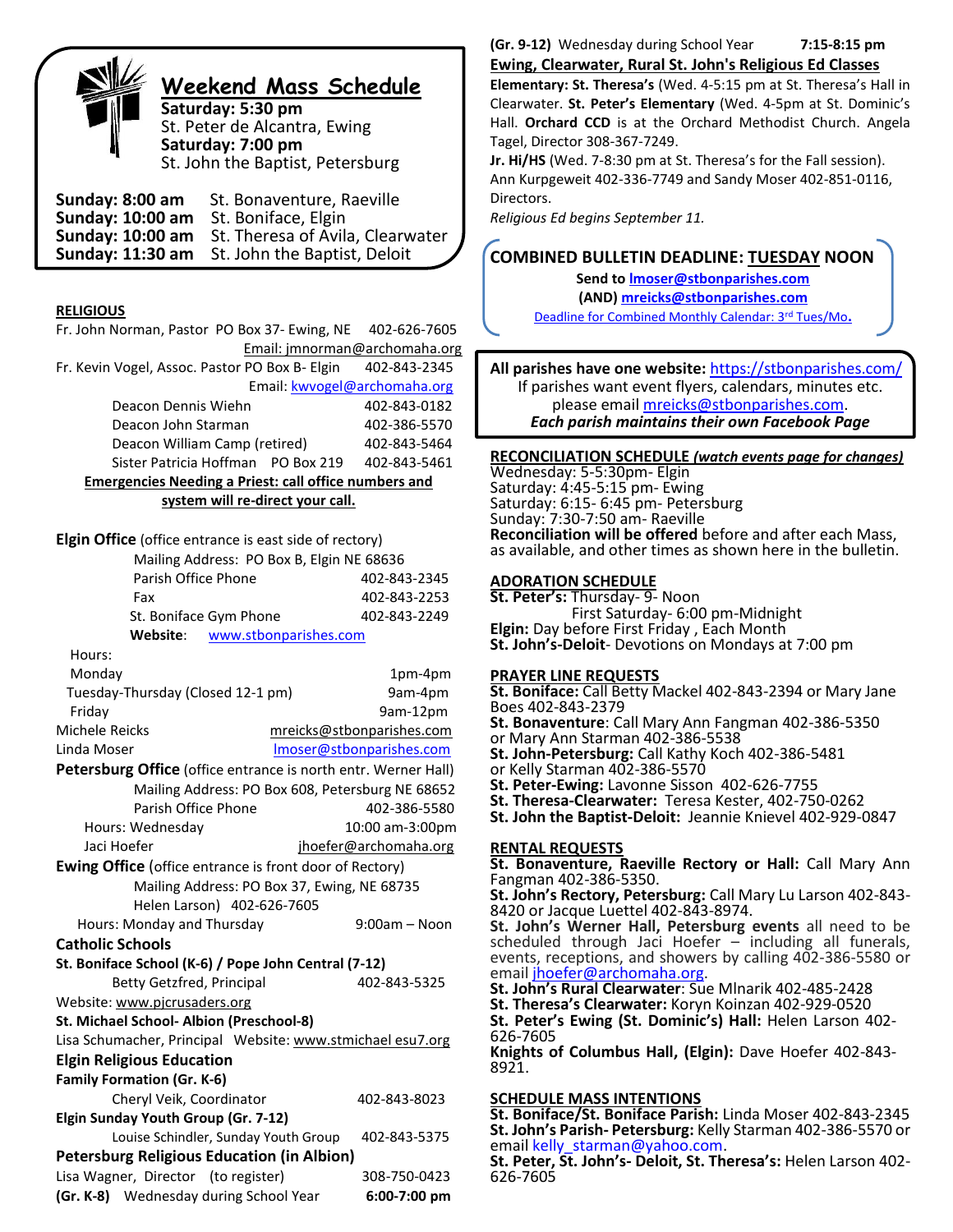# **This Week in Our Parishes……….**

| Date         | Time                                                                                                                                         | Events                                                                         |
|--------------|----------------------------------------------------------------------------------------------------------------------------------------------|--------------------------------------------------------------------------------|
|              | 8:30am-1:15pm                                                                                                                                | St. Theresa's Breakfast/Bake Sale/Raffle in the Hall                           |
| September 15 |                                                                                                                                              | Archdiocesan Marriage Celebration at St. Mary's Norfolk                        |
| September 15 | $5:00$ pm                                                                                                                                    | Cabaret at KC Hall (Advance Tickets Only) Meal at 6 pm, Show at 7pm            |
| September 16 | $8:00 \text{ pm}$                                                                                                                            | St. John's Deloit Christian Mothers after 7:30 pm Mass                         |
| September 16 | $7:00 \text{ pm}$                                                                                                                            | St. Boniface Christian Mothers in Convent Meeting Room                         |
| September 17 | Noon                                                                                                                                         | <b>October Monthly Calendar Deadline</b> (and bulletin deadline for this week) |
| September 17 | $1:00 \text{ pm}$                                                                                                                            | SB/PJ/EPS Early Dismissal (Parent/Teachers Conferences)                        |
| September 17 | -------------                                                                                                                                | St John's Petersburg Cemetery Mowing (last names Q-Z) Raindate-Sept 19         |
| September 17 | 7:00 pm                                                                                                                                      | St. Bonaventure Finance Committee Meeting at Raeville Rectory                  |
| September 17 | 7:45 pm                                                                                                                                      | St. Bonaventure Parish Council at Raeville Rectory                             |
| September 18 | ----------                                                                                                                                   | SB/PJ No School (Teachers In Service) (EPS Late Start 10 am)                   |
|              | $10:00$ am                                                                                                                                   | St. Peter's Ewing Bible Study at St. Dominic's Hall                            |
| September 18 | $6:30 \text{ pm}$                                                                                                                            | St. Peter's Ewing Christian Mother's Meeting at St. Dominic's Hall             |
|              | $5 - 5:30$ pm                                                                                                                                | Confessions at St. Boniface Church                                             |
|              |                                                                                                                                              | St. Theresa's Elem. Religious CCD at St. Theresa's Hall                        |
|              | 4-5:00 pm                                                                                                                                    | St. Peter's Elem. Religious Ed. at St. Dominic's Hall Ewing                    |
| September 18 | -----------                                                                                                                                  | Religious Ed (PRE) at Albion- K-8 (6-7pm), 9-12 (7:15-8:15pm)                  |
|              | -------------                                                                                                                                | St. Bonaventure Raeville Mows Parish Grounds                                   |
| September 18 | 7-8:30 pm                                                                                                                                    | Jr High/High School Religious Ed at St. Theresa's Hall Clearwater              |
| September 19 | ------------                                                                                                                                 | St. Boniface Elgin Circle 1 Cleans Church (at a time that works for you)       |
| September 19 |                                                                                                                                              | St. John's Petersburg Parish Council Meeting                                   |
|              | $6:00 \text{ pm}$                                                                                                                            | St. Boniface Elgin Wedding Rehearsal                                           |
|              | $6:00 \text{ pm}$                                                                                                                            | St. John's Petersburg Wedding Rehearsal                                        |
|              |                                                                                                                                              | Pope John Paper Drive at St. Boniface Gym                                      |
| September 21 | $7:00$ pm                                                                                                                                    | Tonic Sol-Fa Concert at St. Boniface Gym (Tickets at Door)                     |
| September 22 |                                                                                                                                              | Elgin Sunday Youth Group (Mass at 10:00 am) Pre-register call Louise           |
| September 22 | After Mass                                                                                                                                   | St. John's Deloit Parish Picnic in Parish Hall                                 |
|              | September 15<br>September 18<br>September 18<br>September 18<br>September 18<br>September 18<br>September 20<br>September 20<br>September 21 | $2:00$ pm<br>3:45-5:00pm<br>7:00 pm<br>before 8am<br>11-12:30 pm               |

*Thank you to the Ted & Lucy Ketteler Family for purchasing and installing the new chain link fence on the south side of cemetery.*

**Financial Stewardship- September 8 St. John's – Petersburg:** Adult: \$775.00 August Electronic Deposits: \$200.00 Loose: \$353.00 Child: \$3.00 Fuel/Energy: \$50.00

**St. John's Petersburg Parish Council Meeting** will be Thursday September 19th at 7:00 p.m.

**St. John's (Petersburg) Cemetery Mowing** will be Tuesday, September 17<sup>th</sup> - 6:00pm with <u>Last Names Q-Z</u> (rain date September 19th). Parishioners are encouraged to mow/trim at your convenience if the time is not compatible with your schedule.

**St. John's Petersburg has a true need for ushers** on Holy Days and Saturday evening Mass. Please consider giving of your time and talents. If you are interested in becoming an usher, please leave a message or call Jaci Hoefer at 402-386-5580 or email jhoefer@ archomaha.org.

HOI\



#### **St. John's Petersburg and St. Bonaventure Raeville St. Bonaventure Raeville**

#### **Financial Stewardship- September 8 St. Bonaventure- Raeville**

| JU DUNGVENULE- NGEVING                 |             |
|----------------------------------------|-------------|
| Sunday Collection (18 Env.)            | \$884.00    |
| <b>Children's Collection</b>           | \$11.00     |
| Sunday Collection as of Fiscal Week 10 |             |
| <b>Budgeted Total</b>                  | \$10,000.00 |
| <b>Actual Total</b>                    | \$10,171.00 |
| Amount Ahead                           | \$171.00    |
|                                        |             |



*St. Bonaventure, Raeville will mow their grounds on Wednesday, September 18th*



**BULLETIN / CALENDAR CORRECTION: The 2019 Archdiocesan MARRIAGE CELEBRATION annual Mass honoring marriage is September 29th at St. Mary's in Norfolk.** (Sept. 15 is the Omaha

date, not Norfolk). This event honors couples who are celebrating 5, 25, 40, 50, 55, 60 or more years of marriage, and this year we are also welcoming our 1-year anniversary couples! Rosary at 1:30pm, Mass at 2pm. Pre-registration was required by July to be included in the program and reception, but anyone can attend that day.

### **OCTOBER DATES NEEDED**

**Deadline for the Combined Monthly Calendar for our Grouping** is the 3rd Tuesday of each month, which is this week. Please email what activity, fundraiser, or October meeting your parish or program has by Tuesday, to [mreicks@stbonparishes.com](mailto:mreicks@stbonparishes.com) or lmoser@stbonparishes.com. This helps tremendously to have everything on one calendar. Thank you.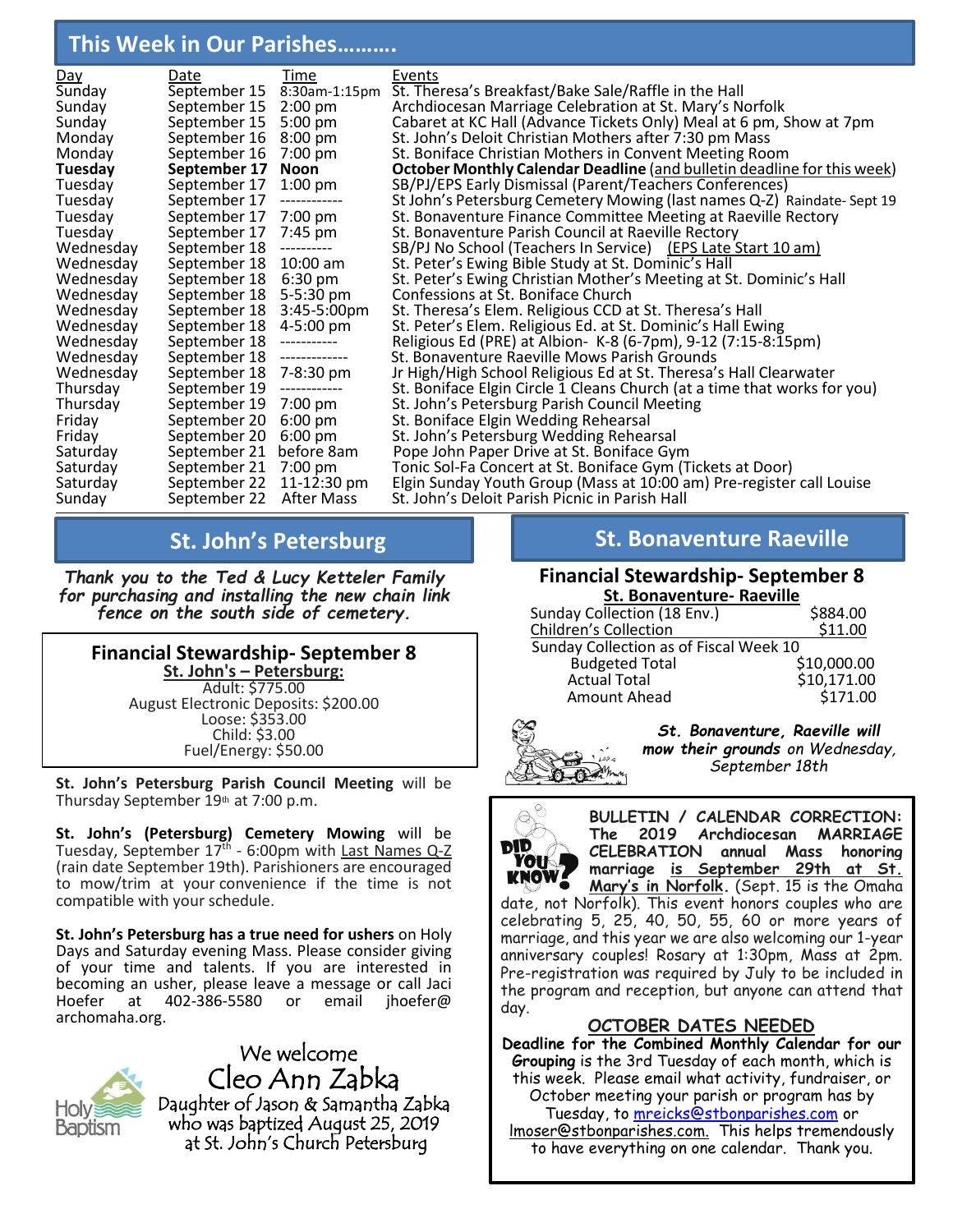# **Mass Intentions For the Week…….**

| (STC) Clearw.<br>+Emma Voborny<br>Sept. 22<br>$10:00$ am<br>JN<br>Sunday<br>+Philamae (Hupp) Nephew<br>$11:30$ am<br>(SJD) Deloit<br>Sept. 22<br>Sunday<br>JN | (SBE) Elgin<br>Monday<br>(SJD) Deloit<br>(SPE)Ewing<br>(SBR) Raeville<br>(SBE) Elgin<br>(STC) Clearw.<br>(SJP) Peters.<br>(SBE) Elgin<br>(SPE)Ewing<br>(SBE) Elgin<br>(SJD) Deloit<br>(SBE) Elgin<br>(SJP) Peters.<br>(SPE) Ewing<br>(SJP) Peters.<br>(SBR) Raeville<br>(SBE) Elgin | Monday<br>Tuesday<br>Tuesday<br>Wednesday<br>Wednesday<br>Wednesday<br>Thursday<br>Thursday<br>Friday<br>Friday<br>Saturdav<br>Saturday<br>Saturday<br>Saturday<br>Sunday<br>Sunday | Sept. 16<br>Sept. 16<br>Sept. 17<br>Sept. 17<br>Sept. 18<br>Sept. 18<br>Sept. 18<br>Sept. 19<br>Sept. 19<br>Sept. 20<br>Sept. 20<br>Sept. 21<br>Sept. 21<br>Sept. 21<br>Sept. 21<br>Sept. 22<br>Sept. 22 | $7:30$ pm<br>$8:30$ am<br>$8:30$ am<br>$8:15$ am<br>$8:30$ am<br>$10:30$ am<br>$8:15$ am<br>$8:30$ am<br>$7:20$ am<br>$8:30$ am<br>$2:00$ pm<br>$2:00$ pm<br>$5:30$ pm<br>7:00 pm<br>$8:00 \text{ am}$<br>$10:00$ am | JN<br>KV<br>KV<br>KV | +Floyd Henn & Cindy Bohaboj<br>+Paul Seger<br>+Paysen Ann Guthard<br>+Leonard & Gladys Bennett<br>+George Hemenway<br>Liv. & Dec. Catholic Order of Foresters<br>+John & Viola Dinslage by PJ 7 <sup>th</sup> Grade All School Mass<br>+Dennis, Chris & Beth Vandersnick<br>Special Int. for Joe & Connie Seier's 50 <sup>th</sup> Anniversary<br>+Cletus & Jean Muff<br>Wedding of Shane Vanis/Samantha Herley<br>Wedding of Kylie Pelster/ Austin Freudenburg<br>+Dick & Bonnie Kallhoff<br>Living Members of Our Parishes<br>+Emily Reestman<br>+Kathy Tonner | (Devotions at 7:00pm) |
|---------------------------------------------------------------------------------------------------------------------------------------------------------------|-------------------------------------------------------------------------------------------------------------------------------------------------------------------------------------------------------------------------------------------------------------------------------------|-------------------------------------------------------------------------------------------------------------------------------------------------------------------------------------|----------------------------------------------------------------------------------------------------------------------------------------------------------------------------------------------------------|----------------------------------------------------------------------------------------------------------------------------------------------------------------------------------------------------------------------|----------------------|------------------------------------------------------------------------------------------------------------------------------------------------------------------------------------------------------------------------------------------------------------------------------------------------------------------------------------------------------------------------------------------------------------------------------------------------------------------------------------------------------------------------------------------------------------------|-----------------------|
|---------------------------------------------------------------------------------------------------------------------------------------------------------------|-------------------------------------------------------------------------------------------------------------------------------------------------------------------------------------------------------------------------------------------------------------------------------------|-------------------------------------------------------------------------------------------------------------------------------------------------------------------------------------|----------------------------------------------------------------------------------------------------------------------------------------------------------------------------------------------------------|----------------------------------------------------------------------------------------------------------------------------------------------------------------------------------------------------------------------|----------------------|------------------------------------------------------------------------------------------------------------------------------------------------------------------------------------------------------------------------------------------------------------------------------------------------------------------------------------------------------------------------------------------------------------------------------------------------------------------------------------------------------------------------------------------------------------------|-----------------------|

**Abbreviations:** SPE – St. Peter de Alcantara in Ewing SJP – St. John the Baptist in Petersburg<br>SBE – St. Boniface in Elgin STC – St. Theresa of Avila in Clearwater<br>SJD – St. John the Baptist Church of Deloit SBR – St. Bon

SJD – St. John the Baptist Church of Deloit SBR – St. Bonaventure in Raeville

SBE – St. Boniface in Elgin STC – St. Theresa of Avila in Clearwater

| Liturgical Schedule for Sat.- Sun., September 21-22, 2019                 |                                                |                                                                    |                                                                                                |                                     |                   |                                                               |                                                                                                                 |
|---------------------------------------------------------------------------|------------------------------------------------|--------------------------------------------------------------------|------------------------------------------------------------------------------------------------|-------------------------------------|-------------------|---------------------------------------------------------------|-----------------------------------------------------------------------------------------------------------------|
| Weekend                                                                   | <b>Servers</b>                                 | <b>Ushers</b>                                                      | Greeters-Elgin<br><b>Rosary Ldrs-</b><br>Raeville<br><b>Money Counters-</b><br>Petersb.        | <b>Gift Bearers</b>                 | <b>Lectors</b>    | <b>Music</b>                                                  | E.M.H.C.<br>* to the sick<br>(Elgin)                                                                            |
| Saturday<br><b>SEPTEMBER 21</b><br>5:30 pm<br><b>EWING</b>                | Emma Funk<br>Danielle<br>Schrunk               | <b>Ed Nordby</b><br>Denis Bergstrom                                |                                                                                                | Bill & Mary<br>Woslager             | Candi Hoke        | Follow<br>Schedule                                            | Aaron Hoke                                                                                                      |
| Saturday<br><b>SEPTEMBER 21</b><br>$7:00 \text{ pm}$<br><b>PETERSBURG</b> | Kaci & Karlie<br>Wies                          | Vet Stuhr<br>& 1 Volunteers                                        | Money Counters:<br><b>Randy Ketteler</b><br>John Temme                                         |                                     | Ken Luettel       | Guitar<br>Group                                               | Kay Preister, Marissa<br>Preister<br>Homebound: Teresa<br>Heying                                                |
| Sunday<br><b>SEPTEMBER 22</b><br>8:00a.m.<br><b>RAEVILLE</b>              | <b>Fmma</b><br>Lordemann<br>Riley<br>Lordemann | Ralph Bode<br>Bryan Bode                                           | Mark & Carole<br>Tharnish                                                                      | Brian &<br>Clarissa Stuhr<br>Family | Fred<br>Fangman   | Paul<br>Kuhlman                                               | Precious Blood-Ann<br>Beckman, Jeanette<br>Bode, Ken Bode,<br>Chris Grundmayer,<br>Mark Grundmayer              |
| Sunday<br><b>SEPTEMBER 22</b><br>$10:00$ am<br><b>ELGIN</b>               | <b>Skyler Meis</b><br>Darby<br>Carstens        | Ben Meis<br>Eric Meis<br><b>Marvin Meis</b><br><b>Bill Mescher</b> | Jay & Kristen<br>Evans Family-W<br>Dave & Tracy<br>Hoefer- N & S<br>Rosary Leader:<br>Ben Meis | Ron & JoAnn<br><b>Beckman</b>       | Duane<br>Childers | Rachel<br>Becker<br><b>Ally Selting</b><br>Skylar<br>Reestman | Precious Blood-<br>Pastor, Deacon,<br>*Dave & *Gwen<br>Beckman, *Jake<br>Eischeid, *Alyssa<br><b>Burenheide</b> |
| Sunday<br><b>SEPTEMBER 22</b><br>10:00 a.m.<br><b>CLEARWATER</b>          | Irelyn<br>Bearinger<br>Emma<br>Kerkman         | Jarod Bearinger<br>Steve Hankla                                    |                                                                                                | Regino &<br>Gargiela Olivan         | Deb Schlecht      | Follow<br>Schedule                                            | <b>Teena Moser</b>                                                                                              |
| Sunday<br><b>SEPTEMBER 22</b><br>$11:30$ am<br><b>DELOIT</b>              | Sharon<br>Bartak<br>Emily<br>Mlnarik           | <b>Brent Schmidt</b><br>Josh Mlnarik                               |                                                                                                | Ron & Angela<br><b>Funk Family</b>  | Angie Tagel       | Follow<br>Schedule                                            | John Knievel                                                                                                    |

**Thank you to Deacon John and to Deacon Dennis for training the new servers in your respective parishes recently. Thank you to our youth who said "yes" to become new servers and to all our servers, your ministry to the altar is appreciated.**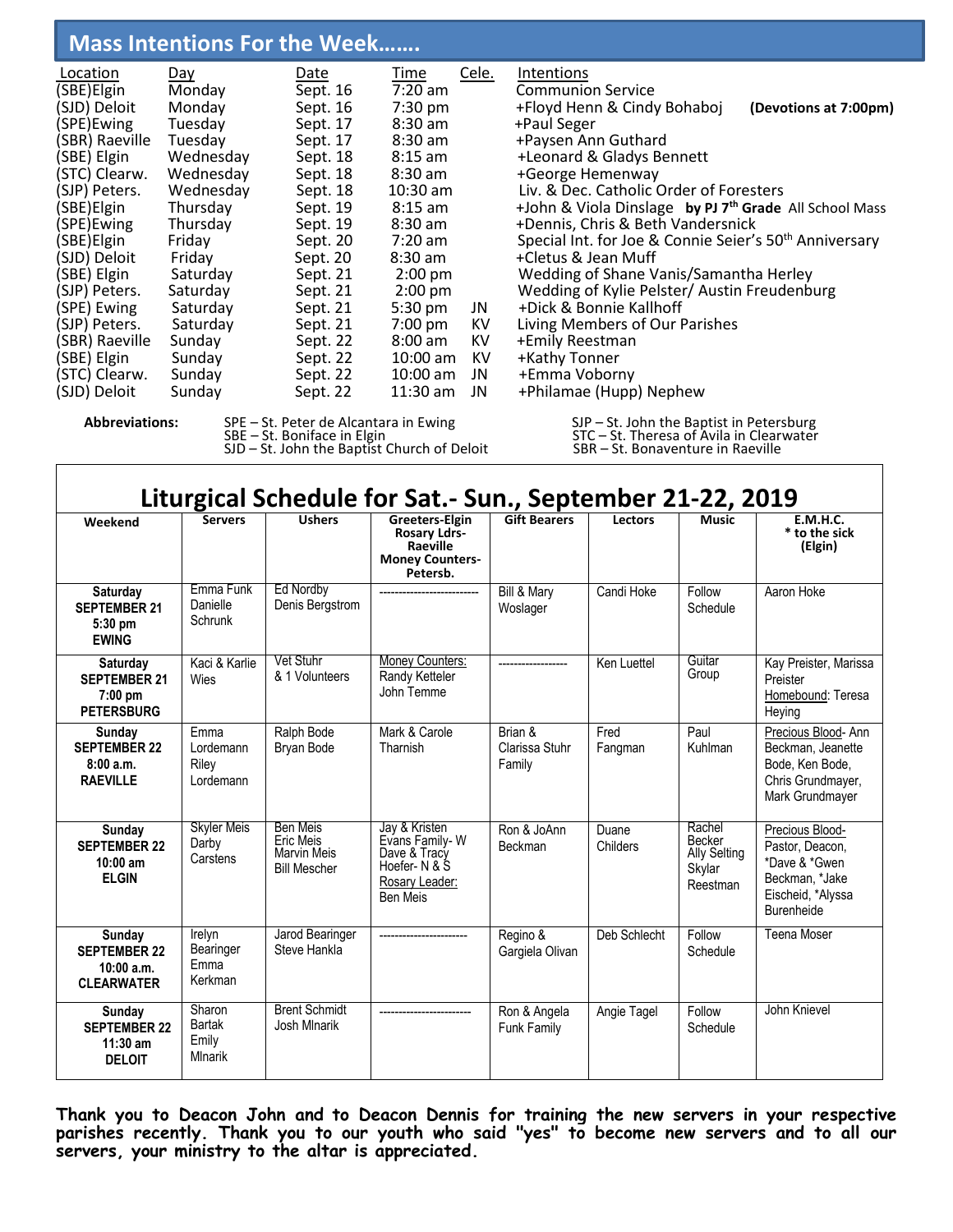# St. Boniface Elgin

## **Financial Stewardship-St. Boniface- Sept. 8**

|                                        | UWWW        |
|----------------------------------------|-------------|
| Sunday Collection (40 Env.)            | \$3,025.55  |
| <b>Children's Collection:</b>          | \$33.25     |
| P.I.E. (Partners in Education)         | \$1,649.48  |
| Insurance                              | \$2,510.00  |
| Sunday Collection as of Fiscal Week 10 |             |
| <b>Budgeted Total</b>                  | \$44,117.70 |
| <b>Actual Total</b>                    | \$43,515.22 |
| Amount Behind                          | (5602.48)   |
|                                        |             |

## **Bazaar Solicitiation:**



### **If you are in Circle 6,** Angie Selting is **IAKP** your bazaar solicitor. Please call her on her cell phone, 843-0144 as her landline has been disconnected.

**If you are in Circle 1**, Connie Seier is your bazaar solicitor. Please call her on her landline, 843-5969.

**All other Circles--**please call your solicitor listed on the letter you received in the mail early in September, with what you can offer for our Thanksgiving Bazaar. Thank you!

# **Sign Up for a Holy Hour**



*A thousand years of enjoying human glory is not worth even an hour spent sweetly communing with Jesus in the Blessed Sacrament-St. Padre Pio.* Come join us and start a love affair with the Father! **The St. Boniface-St. Bonaventure Vocation Committee will be** 

**updating the Eucharistic Adoration list** for November and beyond. **We are inviting our sister parishes to join us** in a Holy Hour of your choice on the day before First Friday each month. Adoration begins after Mass on that Thursday morning and ends prior to the celebration of the Holy Eucharist during First Friday Mass in Elgin. For more information or to sign up please contact Karen Eischeid at 402-843-5987 or Cheryl Veik at 402-843-8023.

*Please pray for our local seminarians during your hour of prayer; Luke Schmitz from Albion, Brent Podliska from Madison and Zach Eischeid from Elgin.*



Sept. 5: Dan & Raedean Henn- 60 Years Sept. 6: Mark & Margaret Jensen- 50 Years Sept. 6: Bob & Carole Getzfred- 50 Years Sept. 6: Eric & Melisa Dahl- 5 Years Sept. 7: Steve & Gloria Lordemann- 45 Years Sept. 8: Ken & Jo Schmitz- 35 Years Sept. 15: Lyle & Betty Mackel- 60 Years Sept. 15: Pat & Cheryl Veik- 40 Years Sept. 20: Joe & Connie Seier- 50 Years Sept. 24: John & Sherri Iburg- 20 Years Sept. 28: Jim & Mary Baum- 45 Years Sept. 29: Larry & Julie Borer- 40 Years

**St. Boniface Christian Mothers** will meet Monday, September 16 at 7:00pm in the Convent.



**St. Boniface Quilters will begin their quilting season on Monday, September 16.** They quilt on Monday and Wednesday afternoons from 1- 5pm in the St. Boniface Convent. New quilters are always welcome!



**Thank you to Mark Schmitt** for cleaning the gutter on the gym lobby. All the time you spent removing all the years worth of muck is appreciated!

**Recently, new priest albs were purchased for St. Boniface Church**, from some of the memorials given to the church "**in memory of June Kerkman".** God Bless those who gave memorials in her name, and may her soul and all the souls of the faithful departed, rest in peace.



# **Rest in Peace**

Please pray for the soul of **Eugene Miller** of Omaha, who passed away last week. Eugene is the husband of Audrey (Heithoff) Miller and brother-inlaw of parishioners Lorene (John) Stuhr and Louis (Darlene) Heithoff. May he and all the faithful departed, rest in peace. Amen.



*Are you adjusting to a life without a loved one who has passed?*

### *"Grieving with Great Hope"* **7:00-8:30 pm at St. Boniface Convent Thursdays, October 3rd-Oct 24th with a concluding Mass on All Souls Day**

This is a modern DVD series/workshop/support group for adults who have experienced the death of a spouse, child, parent, sibling, grandchild, friend or miscarriage.

*Come as you are, you will find a safe place!* For information or to register contact Karen Eischeid 402-843-5987 or Cheryl Veik 402-843-8023.

**St. Boniface, St. Bonaventure: Please Remember In Your Prayers:** Matt Evans, Jolene Lichty, Diane Flenniken, Larry Braband, Roger & Jan Sorenson, Kathy Jamieson, Terry Dinslage, Cheri (Schindler) Cavanagh, Laurie Horn, Dave Shrader, Bob Redler, Garrett Scholz, Alfreda Pelster, Neil Childers, Eve Kallhoff, Sally Beckman, Betty Vaisvilas, Marie Cheatum, Leonard Beckman, Shirley Henkenius, Charlotte Hoefer, Joe Buelt, Helen Borer, Karlene Moser, Shelby Iburg, Loretta Zegers, Cliff Burger, Daniel Bruening, Margaret Dozler, Ruth Kerkman and Mary Jane Henn. [Please let us know if name can be removed.